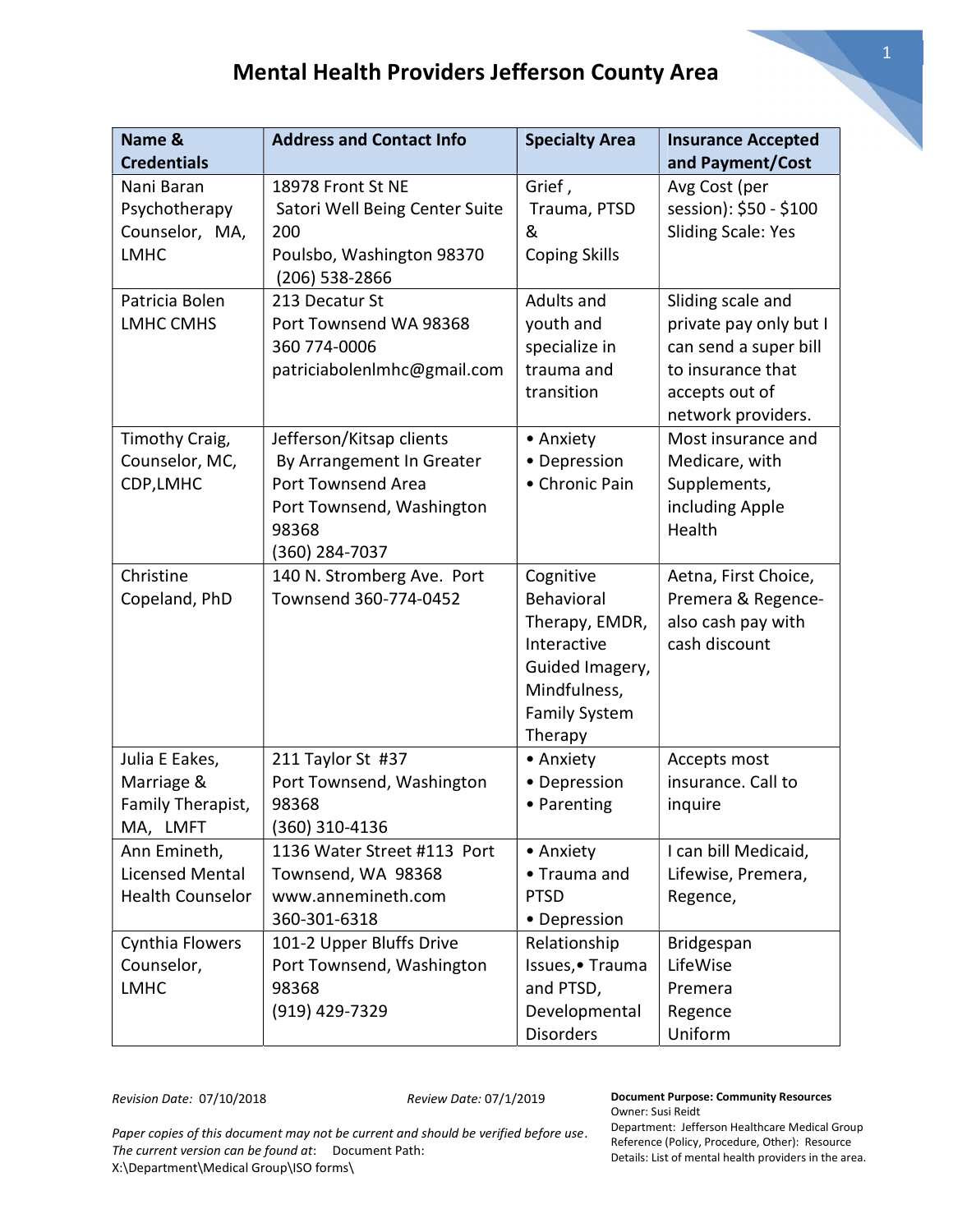| Jo Hadlock-King,<br>Therapist,<br>LICSW, RCST,<br><b>LMP</b>                        | Port Townsend, Washington<br>98368<br>(425) 610-8936                                                                              | Depression<br>• Anxiety<br>• Trauma and<br><b>PTSD</b>                                    | Premera, Regence<br>and Medicare                                                                                                                          |
|-------------------------------------------------------------------------------------|-----------------------------------------------------------------------------------------------------------------------------------|-------------------------------------------------------------------------------------------|-----------------------------------------------------------------------------------------------------------------------------------------------------------|
| Diane Johnson<br>Psychologist,<br>PhD                                               | <b>Discovery Center For</b><br><b>Behavioral Health</b><br>219C W. Patison<br>Port Hadlock, Washington<br>98339<br>(360) 209-2405 | Trauma and<br><b>PTSD</b><br>• Depression<br>• Child or<br>Adolescent                     | <b>BlueCross and</b><br><b>BlueShield</b><br><b>First Choice Health</b><br>Kitsap Physicians<br>Service<br><b>MHN</b><br>Medicare<br>Multiplan<br>TriWest |
| Dr. Linda F. Little,<br>Ph.D.<br>Psychologist,<br>PhD                               | Port Townsend, Washington<br>98368<br>LindaFLittlePhD@gmail.com<br>Phone: 360-385-7459                                            | Life Coaching<br>• Coping Skills<br>• Relationship<br><b>Issues</b>                       | Medicare                                                                                                                                                  |
| Lou-Ann<br>Lauborough,<br><b>Clinical Social</b><br>Work/Therapist,<br><b>LICSW</b> | 8987 McConnell Ave NW<br>Silverdale, Washington 98383<br>(360) 389-3915                                                           | • Elderly<br>Persons<br><b>Disorders</b><br>• Depression<br>• Grief                       | Medicare and most<br>insurances                                                                                                                           |
| <b>Robert Nuffer</b><br>Counseling                                                  | 9732 Old Olympic Highway<br><b>Wright's Home Care</b><br>Sequim, Washington 98382<br>(360) 972-3376                               | • Depression<br>• Marital and<br>Premarital<br>•Relationship<br><b>Issues</b>             | <b>APS Healthcare</b><br>Aetna<br><b>BlueCross and</b><br><b>BlueShield</b><br>Medicare<br>Regence<br>Out of Network                                      |
| Jeremy Rossa<br>Cole<br><b>Clinical Social</b><br>Work/Therapist,<br>MSW, LICSW     | The Bayside Center<br>18820 Front St, Suite 220<br>Poulsbo, Washington 98370<br>(360) 930-0615                                    | • Mood<br><b>Disorders</b><br>• Trauma and<br><b>PTSD</b><br>• Life<br><b>Transitions</b> | Accepted Insurance<br>Plans<br>Cigna<br>Many other<br>insurances<br>Medicare<br>Premera<br>Out of Network                                                 |
| Mark Saran,<br><b>LMHC</b>                                                          | 419 Maple                                                                                                                         | Child or<br>Adolescent                                                                    | Accepted Insurance<br>Plans                                                                                                                               |

Revision Date: 07/10/2018 Review Date: 07/1/2019

Paper copies of this document may not be current and should be verified before use. The current version can be found at: Document Path: X:\Department\Medical Group\ISO forms\

Document Purpose: Community Resources Owner: Susi Reidt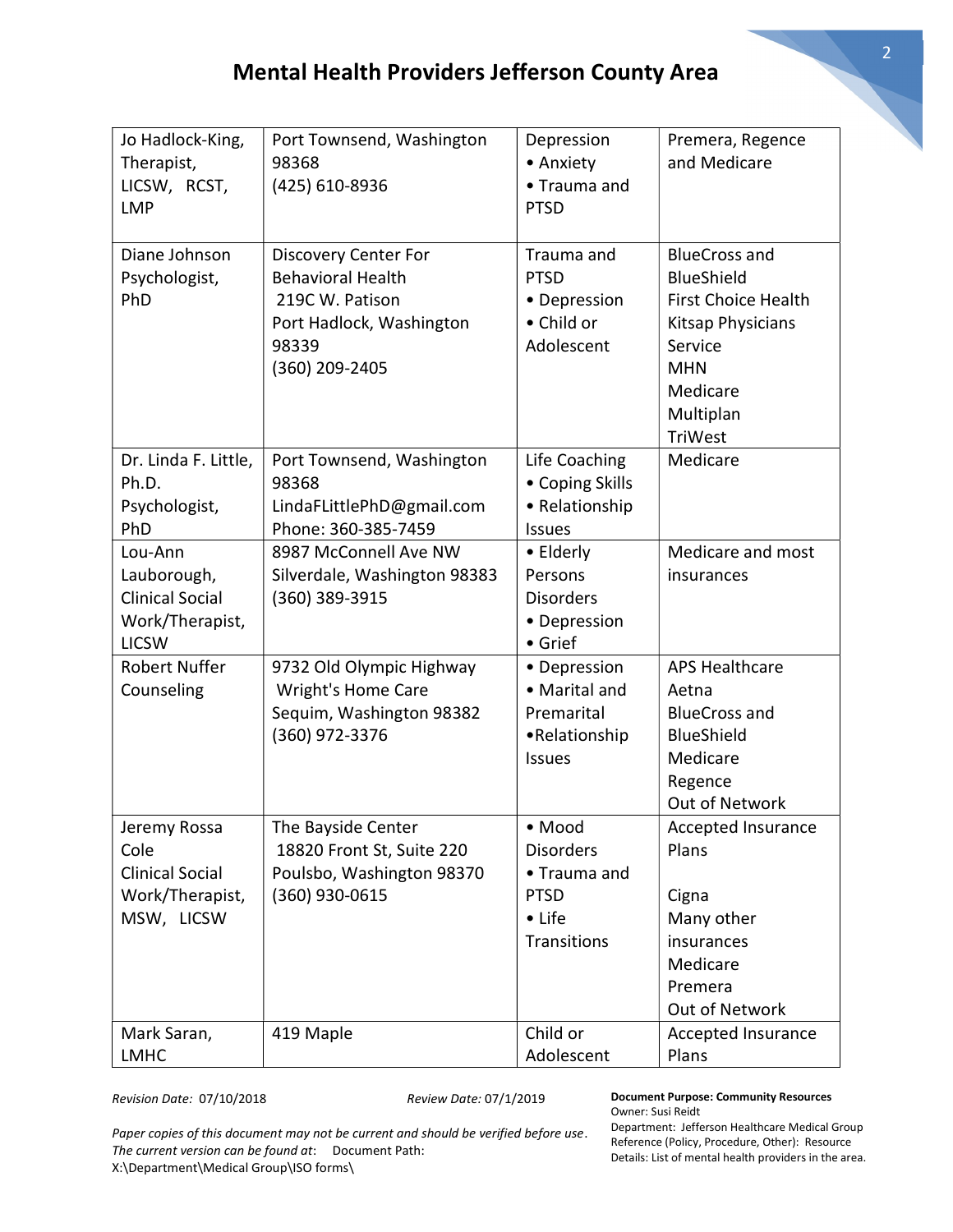|                   | Port Townsend, Washington      | Relationship           | Medicaid                  |
|-------------------|--------------------------------|------------------------|---------------------------|
|                   | 98368                          | Issues,                | Most Insurance            |
|                   | (206) 522-4747                 | <b>Family Conflict</b> | Providers                 |
| Jean Scarboro,    | 213 Decatur Street             | Relationship           | Avg Cost (per             |
| <b>LMHC</b>       | Port Townsend, Washington      | Issues, Life           | session): \$120           |
|                   | 98368                          | Transitions,           | <b>Sliding Scale: Yes</b> |
|                   | (360) 209-7200                 | Anxiety                |                           |
| Laura J. Lewis    | LJ Thayer Medical Services,    | Specialties:           | My services are           |
| Thayer, LMHC,     | Inc.                           | Self Esteem            | covered by most           |
| EAMP, Jungian     | Port Townsend, Washington      | • Life                 | insurances as an out-     |
| Analyst           | 98368                          | <b>Transitions</b>     | of-network provider I     |
|                   | (360) 810-5175                 | • Growth of            | offer reduced rate to     |
|                   |                                | Consciousness,         | a percentage of my        |
|                   |                                | Self-Knowledge         | practice, on a case by    |
|                   |                                |                        | case basis.               |
| William Range,    | 914 Washington Street, Suite 7 | Child or               | Currently accepting       |
| <b>LMHC</b>       | Port Townsend, WA 98368        | Adolescent             | most insurances           |
|                   | (360)912-4741                  | • Marital and          | including Apple           |
|                   |                                | Premarital             | Health, Premera, and      |
|                   |                                | • Trauma and           | Regence.                  |
|                   |                                | <b>PTSD</b>            |                           |
| Toni Wilhelm      | Port Townsend, Washington      | Relationship           | Most insurances           |
| Marriage &        | 98368                          | issues, anxiety,       | accepted, call to         |
| Family Therapist, | (360) 328-7181                 | depression,            | confirm. Sliding scale    |
| MS, LMFT          |                                | illness, aging         | also possible.            |
|                   |                                | and family             |                           |
|                   |                                | problems               |                           |
| Freida Fenn, MA,  | 1520 Jefferson Street,         | Family systems         | Currently private pay     |
| <b>LMFT</b>       | Port Townsend, WA. 98368       | therapy,               | but in process of         |
|                   | (360) 390-8337                 | couples                | enrolling with            |
|                   |                                | therapy, child         | insurance                 |
|                   |                                | development,           | companies.                |
|                   |                                | parenting and          |                           |
|                   |                                | positive               |                           |
|                   |                                | behavior               |                           |
|                   |                                | management             |                           |
|                   |                                | and trauma             |                           |
|                   |                                | healing                |                           |
| Craig Isenberg,   | Port Townsend Family Therapy   | Individual,            |                           |
| MA, LMFT          | 211 Taylor Street              | couple and             |                           |
|                   | <b>Ste 403B</b>                | family therapy         |                           |

Revision Date: 07/10/2018 Review Date: 07/1/2019

Document Purpose: Community Resources Owner: Susi Reidt

Paper copies of this document may not be current and should be verified before use. The current version can be found at: Document Path: X:\Department\Medical Group\ISO forms\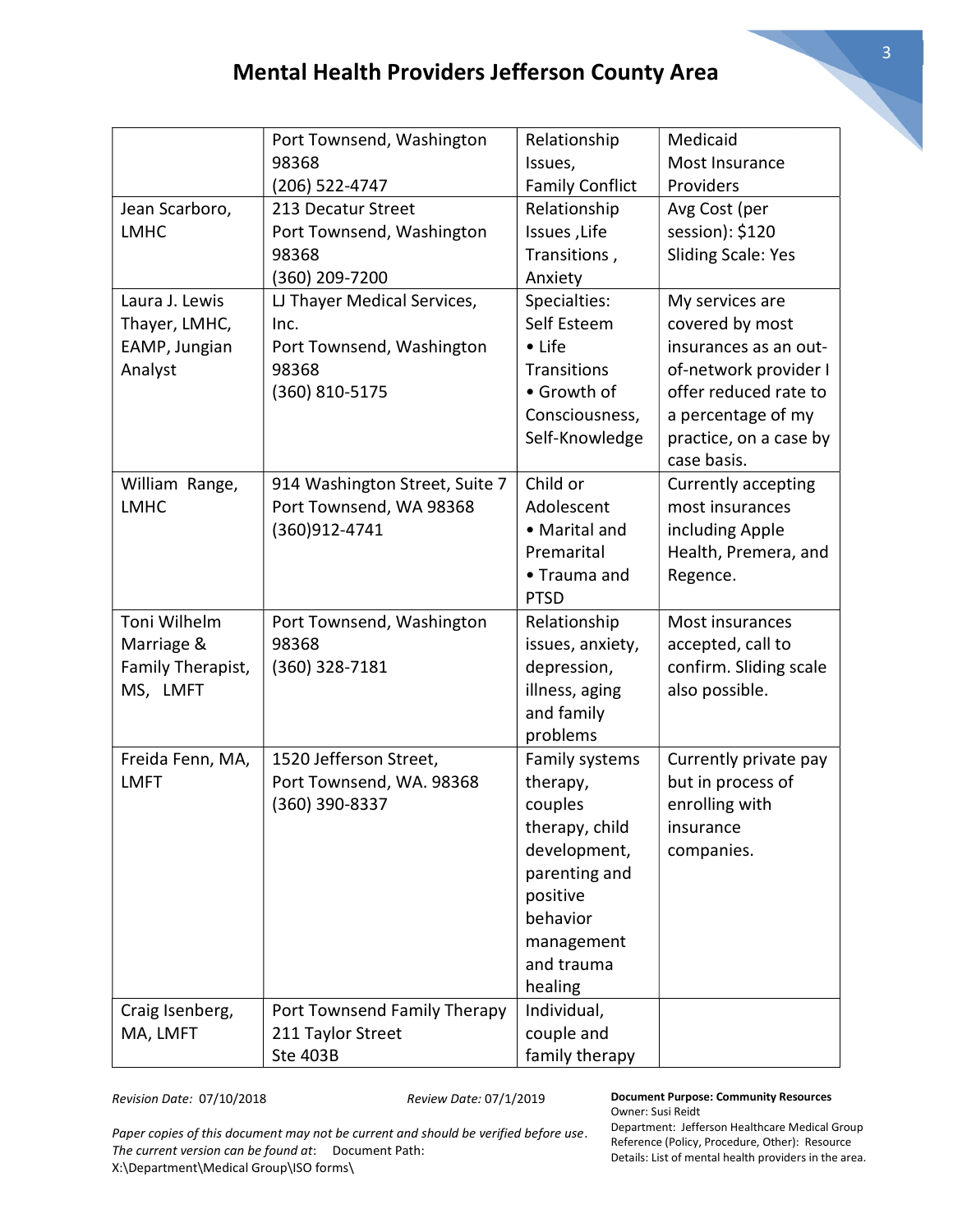|                                                                      | Port Townsend, WA. 98368<br>(360) 301-2753                                                      |                                                                                          |                                                                 |
|----------------------------------------------------------------------|-------------------------------------------------------------------------------------------------|------------------------------------------------------------------------------------------|-----------------------------------------------------------------|
| Deborah Gellert,<br><b>LMHC</b>                                      | <b>Mindful Counseling</b><br>1135 Lawrence Street<br>Port Townsend, WA. 98368<br>(360) 379-4857 | Individual,<br>couples,<br>families and<br>youth                                         |                                                                 |
| <b>Jumping Mouse</b><br>Children's Ctr                               | 1809 Sheridan Street<br>Port Townsend, WA. 98368<br>(360) 379-5109                              | Children.<br>Healing through<br>play therapy,<br>expressive<br>mental health<br>therapy. |                                                                 |
| Discovery<br><b>Behavioral</b><br>Health                             | 360-385-0321                                                                                    |                                                                                          | Medicaid                                                        |
| <b>Sherry Nesmith</b>                                                | 1116 Tyler Street Port<br>Townsend 360-379-9107                                                 |                                                                                          | Almost all insurances<br>including Military                     |
| Martina Abba-<br>Richard;<br>Lee Richard<br>(limited-older<br>males) | 11136 Water Street Suite 106<br>Port Townsend 360-379-8779                                      | Marriage,<br>Family, kids 3+,<br>grief and loss                                          | Medicare/Medicaid<br>(state) and almost all<br>other insurances |
| Shannon Tierney                                                      | 530 19th Street<br>Port Townsend<br>360-379-5339                                                |                                                                                          | Accepting almost all<br>insurances                              |
| <b>Caroline Teal</b>                                                 | 626 Calhoun Street<br>Port Townsend<br>360-385-5898                                             | Adult, Grief,<br>Loss & Eating<br><b>Disorders</b>                                       | First Choice Health,<br>Premera & Lifewise                      |
| Linda Brooking                                                       | 360-379-3507                                                                                    |                                                                                          | Many Insurances<br>including Medicaid                           |
| Christine Nock,<br><b>LMHC</b>                                       | 219 Patison Street<br>Port Hadlock<br>360-821-1407                                              |                                                                                          | Many insurances<br>including Medicaid                           |
| Julie Rouse                                                          | 360-379-0299                                                                                    | Marriage,<br>Family, Anxiety,<br>relationships                                           | No Insurance billing                                            |
| Kirk Gresham,<br>RN, LMFT                                            | Port Townsend<br>360-529-5741                                                                   |                                                                                          |                                                                 |

Revision Date: 07/10/2018 Review Date: 07/1/2019

Paper copies of this document may not be current and should be verified before use. The current version can be found at: Document Path: X:\Department\Medical Group\ISO forms\

## Document Purpose: Community Resources Owner: Susi Reidt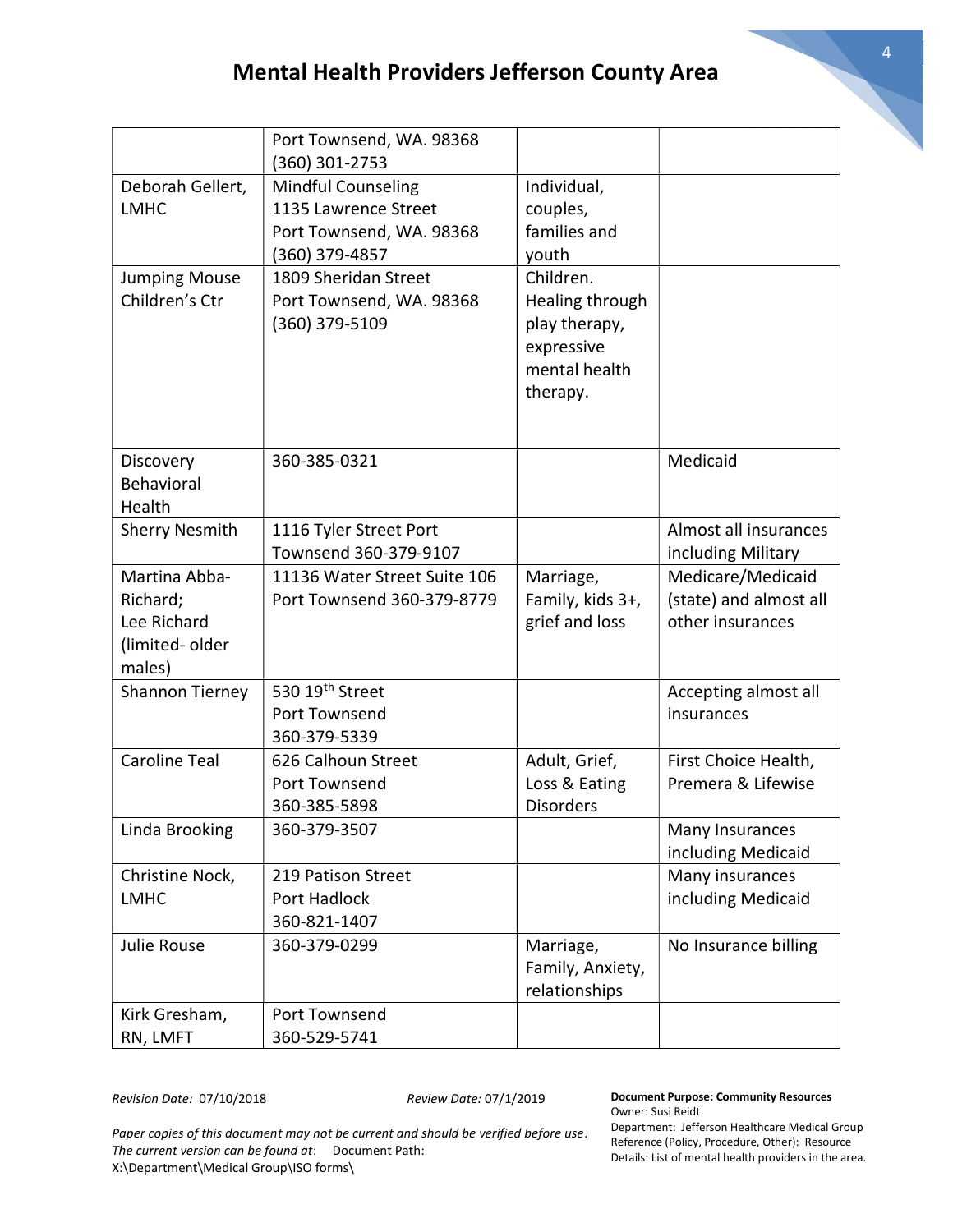| Esther Conway,                                    | Port Townsend                 |                 |                         |  |
|---------------------------------------------------|-------------------------------|-----------------|-------------------------|--|
| PhD                                               | 360-301-4564                  |                 |                         |  |
| Rebecca Nerison,                                  | Port Townsend                 |                 |                         |  |
| PhD                                               | 360-218-0061                  |                 |                         |  |
| David EeKhoff,                                    | Port Townsend                 |                 |                         |  |
| LMFT, MDiv                                        | 360-328-7354                  |                 |                         |  |
| <b>Barbara</b>                                    | Port Townsend                 |                 |                         |  |
| Solomon, LMFT                                     | 360-344-8266                  |                 |                         |  |
| Exra Mf Goetzen,                                  | Port Townsend                 |                 |                         |  |
| PhD                                               | 646-588-1596                  |                 |                         |  |
| Alice Tibbals,                                    | Port Hadlock                  |                 |                         |  |
| <b>LMHC</b>                                       | 360-419-6876                  |                 |                         |  |
| Lisa Bottomley,                                   | Port Hadlock                  |                 |                         |  |
| <b>LMHC</b>                                       | 360-774-0790                  |                 |                         |  |
| Barbara Hansen,                                   | Port Hadlock                  |                 |                         |  |
| <b>LMHC</b>                                       | 360-703-9532                  |                 |                         |  |
| <b>Therapy Groups Offered in Jefferson County</b> |                               |                 |                         |  |
| <b>Name Of Group</b>                              | <b>Addresss and Phone</b>     | <b>Cost</b>     | <b>Details</b>          |  |
| <b>Breathing Circle</b>                           | <b>Unitarian Universalist</b> | \$20-\$40       | To address issues of    |  |
| for Oneness &                                     | <b>Fellowship Sanctuary</b>   |                 | ADHD, Anxiety and       |  |
| Peace. Pure                                       | 2333 San Juan Avenue          |                 | Coping Skills for       |  |
| Energy                                            | Port Townsend, Washington     |                 | adults. Session Cost:   |  |
| Integration                                       | 98368                         |                 |                         |  |
| Ms. Nancy Rosen                                   |                               |                 |                         |  |
| Counselor, MC,                                    |                               |                 |                         |  |
| MEd, BS                                           |                               |                 |                         |  |
|                                                   |                               |                 |                         |  |
| <b>Tension and</b>                                | 1136 Water Street #113        | Cost: \$30-\$90 | Are you looking for a   |  |
| Trauma                                            | Port Townsend, Washington     |                 | really different        |  |
| Releasing                                         | 98368                         |                 | approach to therapy?    |  |
| <b>Exercises Group</b>                            |                               |                 | This is a somatic       |  |
| (TRE) Ann                                         | Call Ann Emineth              |                 | approach that can       |  |
| Emineth,                                          | (360) 489-6923                |                 | relief stress, body     |  |
| Counselor, MS,                                    |                               |                 | tension, emotional      |  |
| <b>LMHC</b>                                       |                               |                 | tension that is held in |  |
|                                                   |                               |                 | the body. After 2 to 3  |  |
|                                                   |                               |                 | sessions, you will be   |  |
|                                                   |                               |                 | able to develop your    |  |
|                                                   |                               |                 | own practice.           |  |

Document Purpose: Community Resources Owner: Susi Reidt

Paper copies of this document may not be current and should be verified before use. The current version can be found at: Document Path: X:\Department\Medical Group\ISO forms\